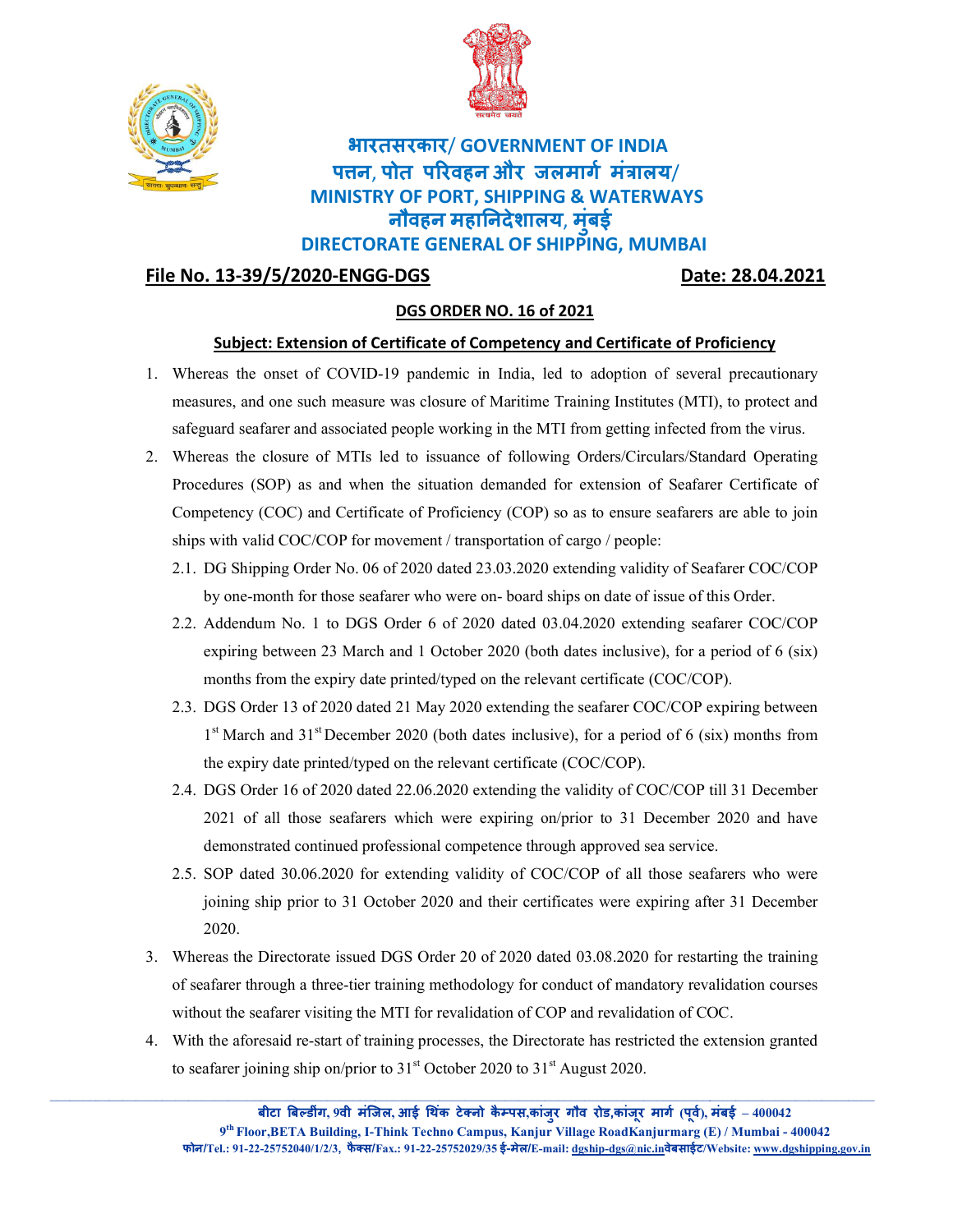- 5. Noting the problem faced by shipping companies to immediately get seafarer to get their COC/COP revalidated for limited period vide DGS Order 20 of 2020, the Directorate issued following Orders from time to time extending validity of COC/COP of seafarers:
	- 5.1. DGS Order 24 of 2020 dated 24.08.2020 relaxed the restriction imposed via DGS Order 16 of 2020, that is restriction of joining ship on/prior to  $31<sup>st</sup>$  August 2020 for availing extension benefit, allowed to be extended from 31<sup>st</sup> August 2020 till 30 September 2020.
	- 5.2. DGS Order 26 of 2020 dated 30.09.2020 has further relaxed the above limitation on extension. Through this order Master and Officers could avail benefit of extension of COC granted under DGS Order 16 of 2020, if they join ship on/prior to 31 October 2020 and for rating this date of joining ship for availing extension was extended to 31 December 2020.
	- 5.3. DGS Order 33 of 2020 dated 03.11.2020 has further relaxed the above limitation on extension. Master and Officers could avail benefit of extension of COC granted under DGS Order 16 of 2020, if they join ship on/prior to 30 November 2020.
- 6. Whereas noting backlog of seafarer requiring extension, the Directorate issued DGS Order 01 of 2021 dated 01.01.2021 extending validity of COC/COP till 31.12.2021 of those seafarer who join ship on/prior to 31 March 2021 and have not availed any extension under any previous Order/SOP.
- 7. Whereas the sudden surge in number of COVID-19 cases, due to its second wave, in all parts of India and corresponding travel ban and local restrictions, the seafarers finds it difficult to revalidate their COC/COP.
- 8. In consideration of the urgency and that the seafarers are required to man the ships to continue transportation of goods/people and that they need to be in possession of valid COC/COP, the Directorate hereby extends all Seafarer COC/COP till 31<sup>st</sup> December 2021 or one contract, whichever is later and irrespective of whether a seafarer has availed extension under any previous Order/SOP OR is ashore OR on board the ship at the time of issue of this Order subject to following conditions:
	- 8.1. Master and Officer who are ashore demonstrate continued professional competence on the date of issue of this Order by following way:
		- 8.1.1.Extension of COC/COP under Regulation II, III or VI of the STCW Convention except Dangerous Cargo Endorsements: Section A-I/11 of the STCW Convention -Professional Competence: Continued professional competence as required under regulation I/11 shall be established by: Approved seagoing service, performing functions appropriate to the certificate held, for a period of at least:
			- 8.1.1.1. Twelve months in total during the preceding five years, or
			- 8.1.1.2. Three months in total during the preceding six months immediately prior to revalidating;